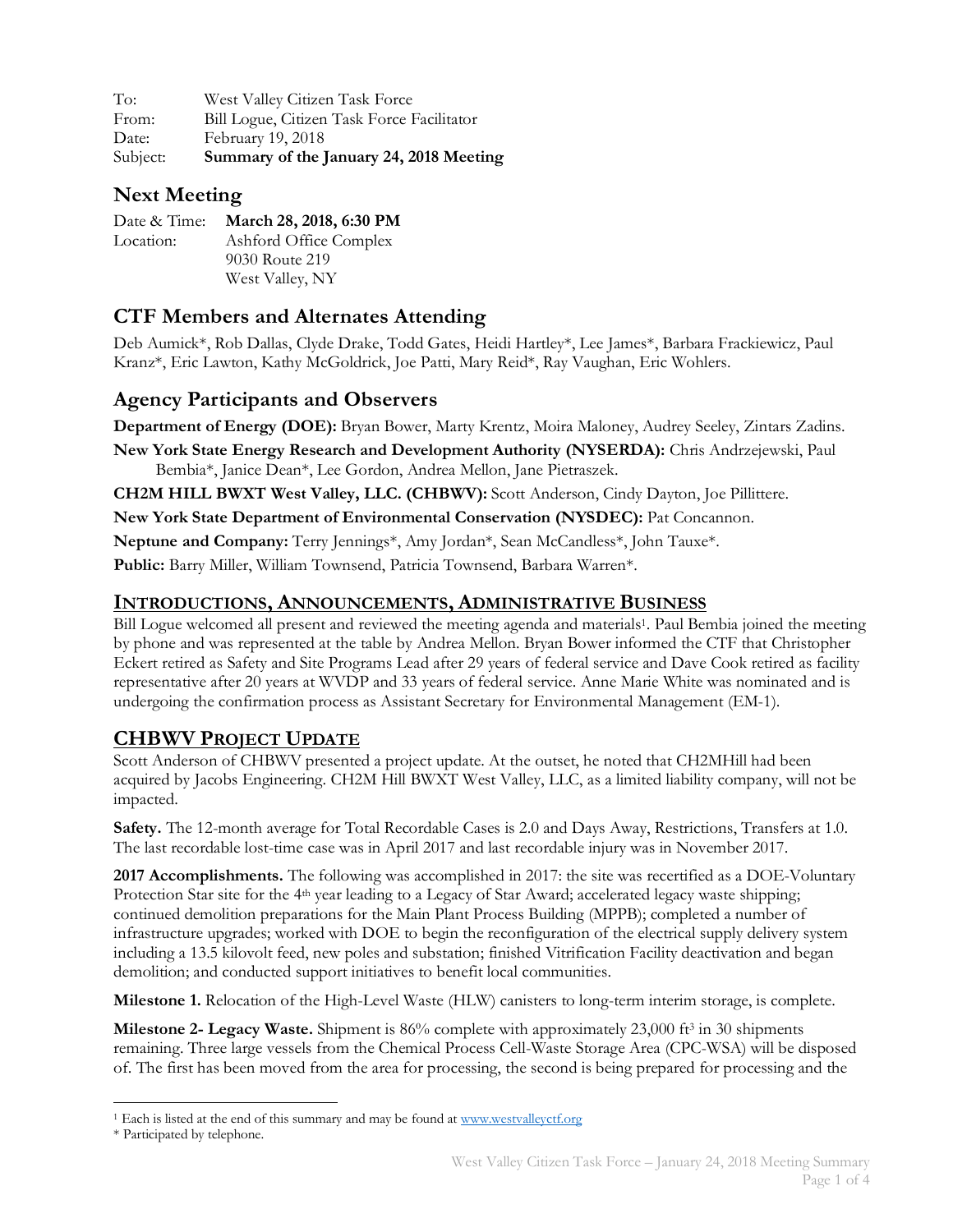third will be shipped intact. Non-destructive assays are being conducted so that high-dose concentration areas in the vessels can be selectively removed with a remote plasma cutting tool. The remaining portions of the vessels will then be disposed of as Low-Level Waste (LLW). Legacy waste shipments are planned to conclude in September 2018.

**Deactivation Progress Under Milestone 3.** The Vitrification Facility demolition is underway and is 47% complete. Phase 1 of the demolition, removal of the outer access aisles exposing the cell walls, was completed in November 2017. Phase 2 work is ongoing and includes the Process Cell, Shield Doors and South Wall. Phase 3 will be the demolition of the Crane Maintenance Room, Tunnel and Secondary Filter Room. Planned completion is March 2018. The Vit Cell is now open to the air. Demolition is with a pneumatic hammer with dust suppression from a mister. The cooler units mounted high in the cell have fixative applied that did not entirely cover them therefore they will be lowered using a crane prior to packaging. There are 111 intermodals loaded with Vit waste and 94 have been shipped. Mr. Anderson displayed pictures of the demolition at various stages.

The MPPB deactivation is 80% complete with remaining work being very labor intensive, primarily on asbestos removal and deactivation in radiological areas. The Uranium Process Cell and Uranium Loadout, Acid Recovery Pump Room, Off Gas Cell Blower Room and Head End Ventilation are now demolition ready. Three major areas remain to be deactivated.

**Balance of Site Facilities – Milestone 4.** Nineteen of 47 other facilities on the site have been demolished with no further work planned at this time. The new data center building equipment has been installed. The new electrical substation installation is underway and should be operational in April. Infrastructure that will not be needed in Phase 1B or Phase 2 is being "patched" for use until it is not needed. The rail spur upgrades are scheduled for the spring. The rail spur will be used to transport MPPB waste.

**Goals for 2018.** Complete Legacy Waste disposition and Vit Facility demolition. Complete MPPB deactivation and begin demolition. Initiate waste shipment by rail. Complete gas and electric reconfiguration. Complete communication and computer system migration to new Data Center.

**Follow-up From Prior Meetings. 1) Vitrification Facility Demolition Monitoring.** At a previous meeting a CTF member had inquired about monitoring around the Vit demolition concerning the set point limits, the response if they are reached and the monitoring station locations. Mr. Anderson showed a graphic of the fixed and movable monitoring sites. These include monitors in 9 locations inside and outside the demolition perimeter with filters that are sampled daily with results available the next day. There are also four E-cams inside the demolition boundary with real-time air monitoring capabilities overseen by a rad tech. The E-cams have two alert levels and an alarm level. The latter is at 600 counts/minute (cpm) which, if met, would cause an immediate work stoppage. This level is about one-fourth of the allowable release level. The first alert sounds at 30% of the 600 cpm and the rad tech notifies the work crew at which point there is a pause in work, demolition conditions are reviewed and an evaluation is made to proceed or take additional precautions prior to proceeding. The second alert is at 60% or 400 cpm at which point the work is paused and additional actions are taken to mitigate airborne levels. Actions might include additional dust suppression, stopping hammering, moving the debris pile, etc. There have been two instances of alert level 1. The first was from radon and the second resulted in multiple horizontal surfaces requiring decontamination. **2) Potable Water.** The Annual Site Environmental Report has information about the new potable water system test results. Water is being treated for iron.

## **NYSERDA – 2017 SDA GEOMEMBRANE COVER PROJECT**

Chris Andrzejewski of NYSERDA presented an overview of the State-Licensed Disposal Area (SDA) Geomembrane Cover Project. Recent testing of the cover over Trenches 1-12 indicated that it was due for replacement of the XR-5 geomembrane. Trenches 13 and 14 and a portion of Trench 12 had received an additional cover in 2010. Design criteria were developed based on lessons learned with the existing cover. These elements included removing obsolete penetrations, reducing stormwater outfalls and related piping, addressing wind up-lift and ballast issues and minimizing ponding and suspension of the cover. Mr. Andrzejewski showed pictures of the work to remove sand ballast, make modifications concerning penetrations and stormwater structures, installation of new stormwater structures and piping, and placement of the new cover and sand ballast.

The new XR-5 cover was placed over the existing cover in strips of 54 x 300 foot panels that were then "welded" at the seams. Ponding, up to 12 inches over Trench 8, was eliminated by placing leveling sand and geofoam prior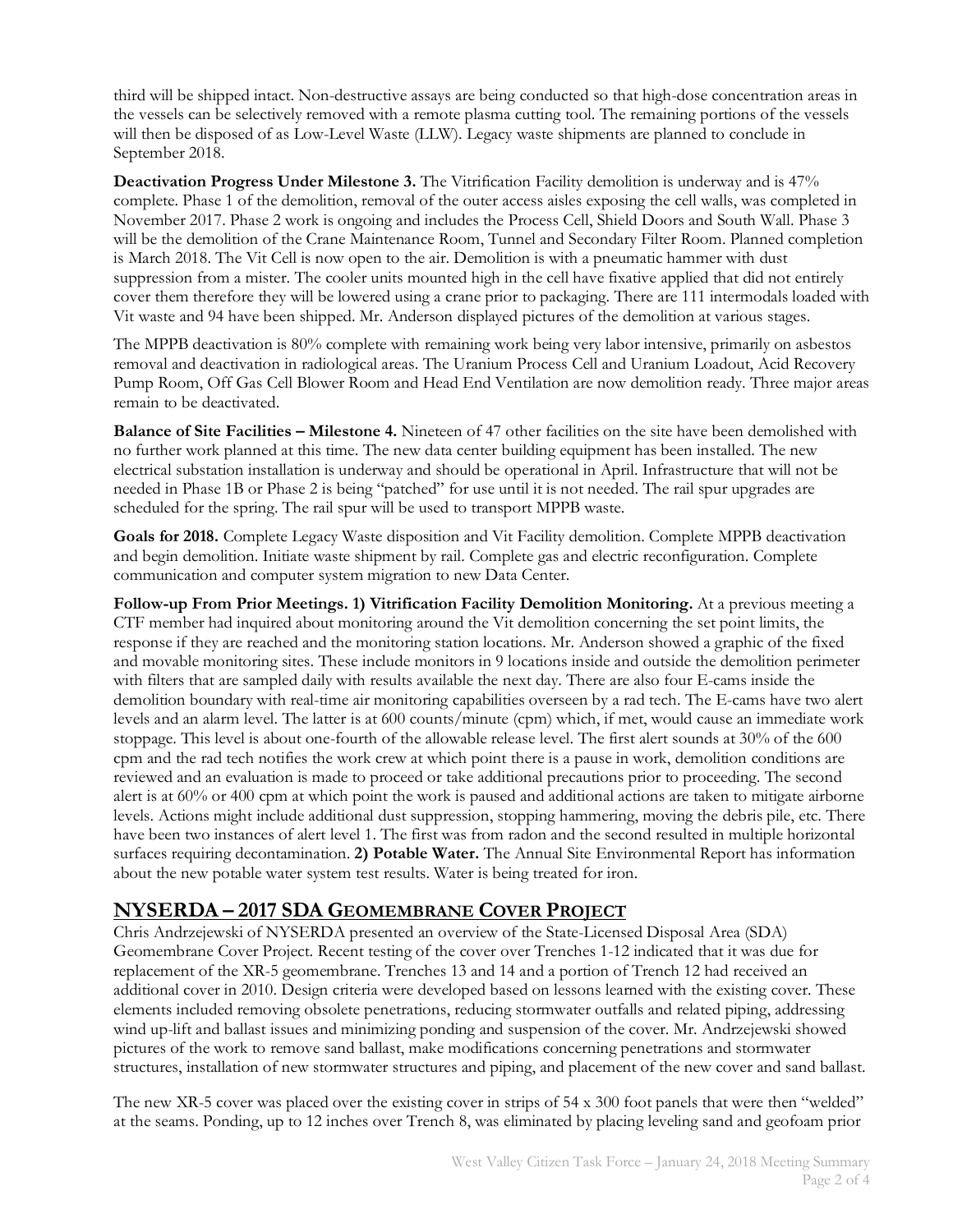to placement of the new cover. A settlement gauge was installed to monitor subsidence over time. The tail end of the new geomembrane was buried within a perimeter trench to keep it from being uplifted by wind. By design, post-construction stormwater runoff was kept to (below) pre-construction discharge rates and is designed to tolerate a 100-year storm. The contractor is completing the as-built drawings.

## **NYSERDA – SDA TRENCH LEACHATE ELEVATION UPDATE**

Jane Pietraszek of NYSERDA presented an update on the SDA Trench Leachate Elevation changes in Trenches 14, 1, and 3 noting that all changes were small and do not present a public health, safety or compliance issue. She noted the locations of the trenches within the SDA and showed both graphics and narrative timelines of the changes, possible impacting events (e.g., wind damage to covers and seam openings) and corrective measures, and elevation levels relative to ground surface.

For **Trench 14** elevations have been generally decreasing since infiltration controls were installed in 1992-1993. In 2011 increases were noted and continued through 2015 totally 8.04 inches. In 2016 levels stabilized. If the levels increase on the same trend of 0.12' per year it would take 11 years to reach the historic high and 118 years to reach the surface. In March 2015 a consultant report investigated the increases in T-14 and T-1 compared to groundwater and precipitation rates but did not identify a pathway or source. In October 2015 another consultant performed a more detailed evaluation and made recommendations for further study and mitigation measures. In 2016 a work plan was produced, and the investigation activities were conducted. The final report from those 2016 activities is forthcoming in 2018. The report will indicate that T-14 increases are likely due to influences at the north end of the trench, and that groundwater is not infiltrating T-1 from the east or south and groundwater is not infiltrating T-3 from the south. The report will further indicate that the likelihood for T-14 is that stratigraphy such as peat or a loose layer may be a cause of the groundwater flow impacts; however, further studies are needed to fully delineate the area north of Trench 14 for groundwater infiltration. A work plan will be generated for further studies to be conducted in the area north of T-14.

The 2016 work plan recommended installation of 38 soil probes and 24 new piezometers. Ms. Pietraszek showed areas where these were installed and Telog locations that monitor groundwater elevations in real time with data downloaded to a laptop. This will help with understanding of seasonal groundwater variations. The Telogs can be moved from well to well. In response to a question she stated that the wells were not shallow enough at 25" to show short-term impacts from rainy or dry periods, due to the density of the till that the wells are installed into. Soils were field measured from the 38 soil probes for radiological and volatile organic compounds and none were found to be above background. Bi-weekly water level measurement are currently being taken at the new piezometers. Groundwater grab samples, purge water samples and developed groundwater samples were collected from all piezometers where groundwater was present in 2016. The grab groundwater samples from two piezometers exhibited elevated tritium levels, and therefore these piezometer locations were not sampled until the leachate sampling event in August and September 2017. The groundwater grab samples from the remaining locations, the purge water samples and the developed groundwater samples did not exhibit criteria for radiological or hazardous designations.

**T-1** increases were first noted in 2006 with small increases through 2017. In 2017 sampling indicated that fluid is probably localized in the sump area. Additional investigation is being considered. Field air measurements in 2017 showed no radiological or volatile organic compound concentrations above background. Leachate data is being validated and will be sent to NYSDEC once that is complete.

**T-3** leachate elevations have been decreasing since 1995-1996 when infiltration controls were installed. Stabilization (i.e., levels stopped decreasing) was noted in 2014 and in 2016 a probe malfunction was suspected. Since the probe was replaced in July 2016 the decreasing trend has continued consistent with earlier levels. No further action is need for T-3.

## **SUPPLEMENTAL ENVIRONMENTAL IMPACT STATEMENT (SEIS)**

Marty Krentz of DOE informed the CTF that the SEIS Notice of Intent for the Phase 2 Decision for the Decommissioning and/or Long-Term Stewardship of the West Valley Demonstration Project and Western New York Nuclear Service Center would be published in the Federal Register and the New York State Environmental Bulletin in early February. There will be a 60-day comment period on the scoping process with public meetings to